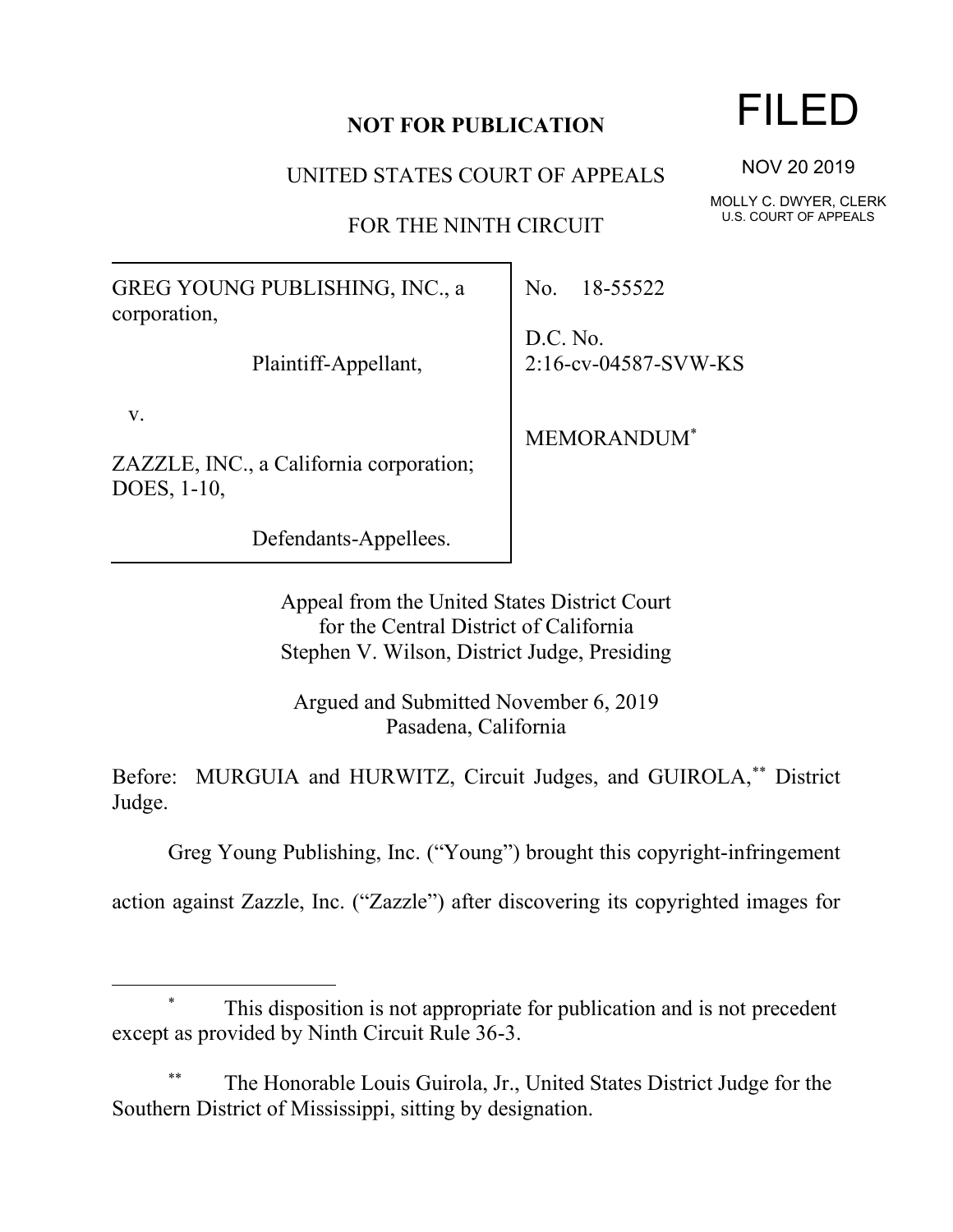sale on items on Zazzle's website. Before trial, Zazzle conceded infringement as to the thirty-five images remaining at issue, contesting only damages and whether infringement was willful. The jury awarded Young \$460,800 in statutory damages; in doing so, the jury awarded over \$30,000 for five of the works, necessarily finding willful infringement as to those works. *See* 17 U.S.C. § 504(c). The district court reduced the award by \$109,700, finding insufficient evidence of willful infringement. The court also (1) entered, but later vacated, a permanent injunction, (2) denied Young's motion for attorney's fees, and (3) awarded costs to both parties. We have jurisdiction over Young's appeal under 28 U.S.C. § 1291. We affirm in part, reverse in part, and remand.

1. Recklessness can constitute willful infringement, and can be established by an infringer's knowing reliance on obviously insufficient oversight mechanisms. *See Unicolors, Inc. v. Urban Outfitters, Inc.*, 853 F.3d 980, 992 (9th Cir. 2017); *Friedman v. Live Nation Merch., Inc.*, 833 F.3d 1180, 1186–87 (9th Cir. 2016). Zazzle never deviated from, or improved, its oversight system throughout the twoyear period at issue, despite repeated notice of that policy's ineffectiveness. Zazzle "knew it needed to take special care with respect to [Young's] images," *Friedman*, 833 F.3d at 1187, but never gave its content-management team a catalogue of those images provided by Young.Even after Young provided the catalogue, Zazzle continued to sell products bearing each of the works for which the jury found willful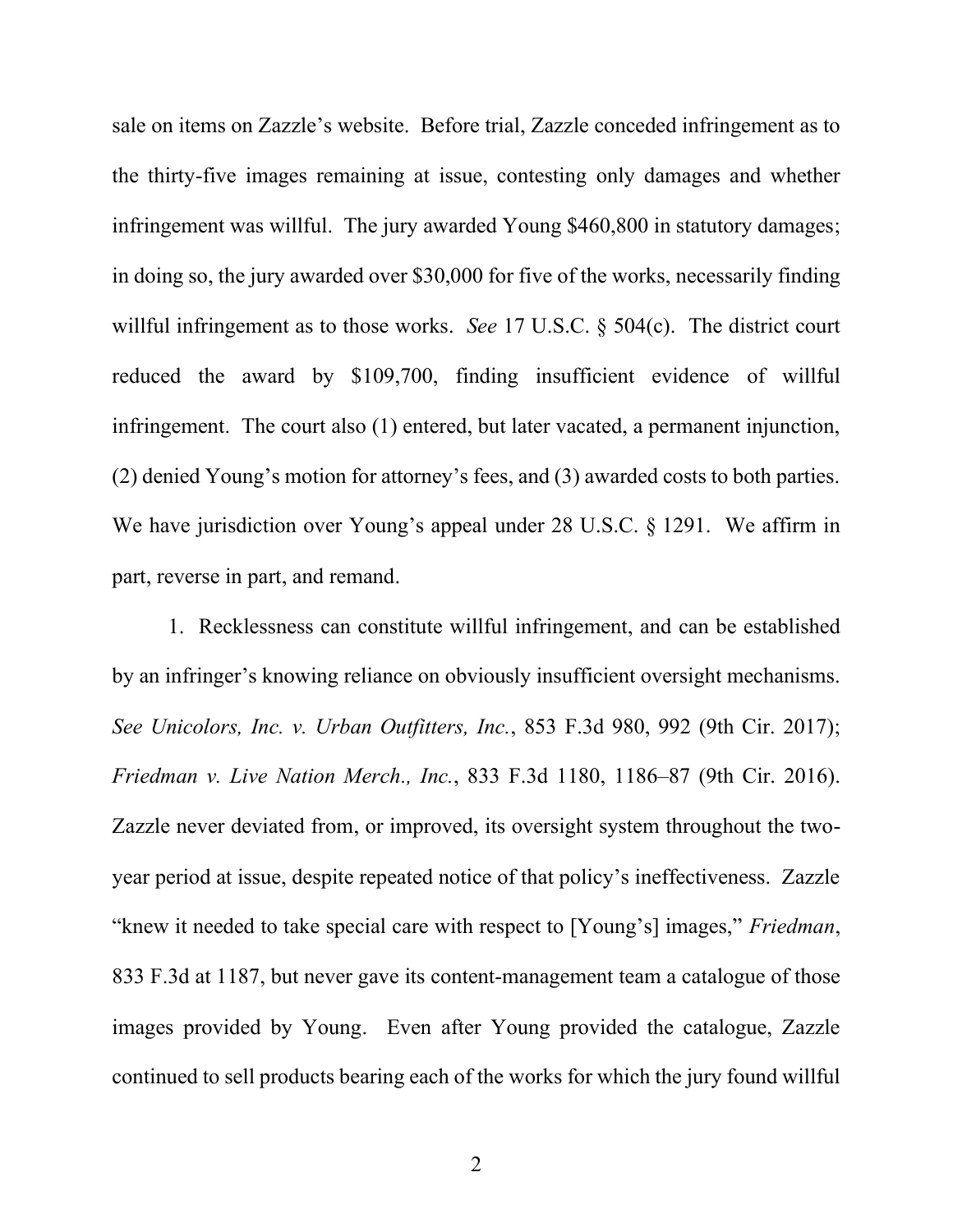infringement. Zazzle also relied on a user-certification process it knew produced false certifications and took no action to remove a user who had marketed more than 2,000 infringing products. A reasonable jury could find willfulness on this evidence and we therefore remand for entry of judgment consistent with the jury verdict.

2. The district court did not abuse its discretion in vacating the permanent injunction. *See Ariz. Dream Act Coal. v. Brewer*, 855 F.3d 957, 965 (9th Cir. 2017) (stating standard of review); *see also Liberty Mut. Ins. Co. v. E.E.O.C.*, 691 F.2d 438, 441 (9th Cir. 1982) ("The law in this circuit is that errors of law are cognizable under Rule 60(b)." (citing *Gila River Ranch, Inc. v. United States*, 368 F.2d 354, 356 (9th Cir. 1966))). To obtain injunctive relief, Young was required to demonstrate "a likelihood of irreparable harm." *Flexible Lifeline Sys., Inc. v. Precision Lift, Inc.*, 654 F.3d 989, 998 (9th Cir. 2011) (per curiam). The district court reasonably found Young's assertions of irreparable harm grounded "in platitudes rather than evidence." *See Herb Reed Enters., LLC v. Fla. Entm't Mgmt., Inc.*, 736 F.3d 1239, 1250 (9th Cir. 2013).<sup>1</sup>

3

<sup>&</sup>lt;sup>1</sup> Young's motions for judicial notice concerning alleged continued infringement are denied. *See Bingham v. Holder*, 637 F.3d 1040, 1045 n.3 (9th Cir. 2011) (holding that "[t]he content of particular websites on a specified date . . . is not 'capable of accurate and ready determination by resort to sources whose accuracy cannot reasonably be questioned.'") (quoting Fed. R. Evid. 201 (1974) (amended Dec. 2011)). On remand, however, the district court is free to consider "other relevant events that may have intervened." *Lyng v. Nw. Indian Cemetery Protective Ass'n*, 485 U.S. 439, 458 (1988).